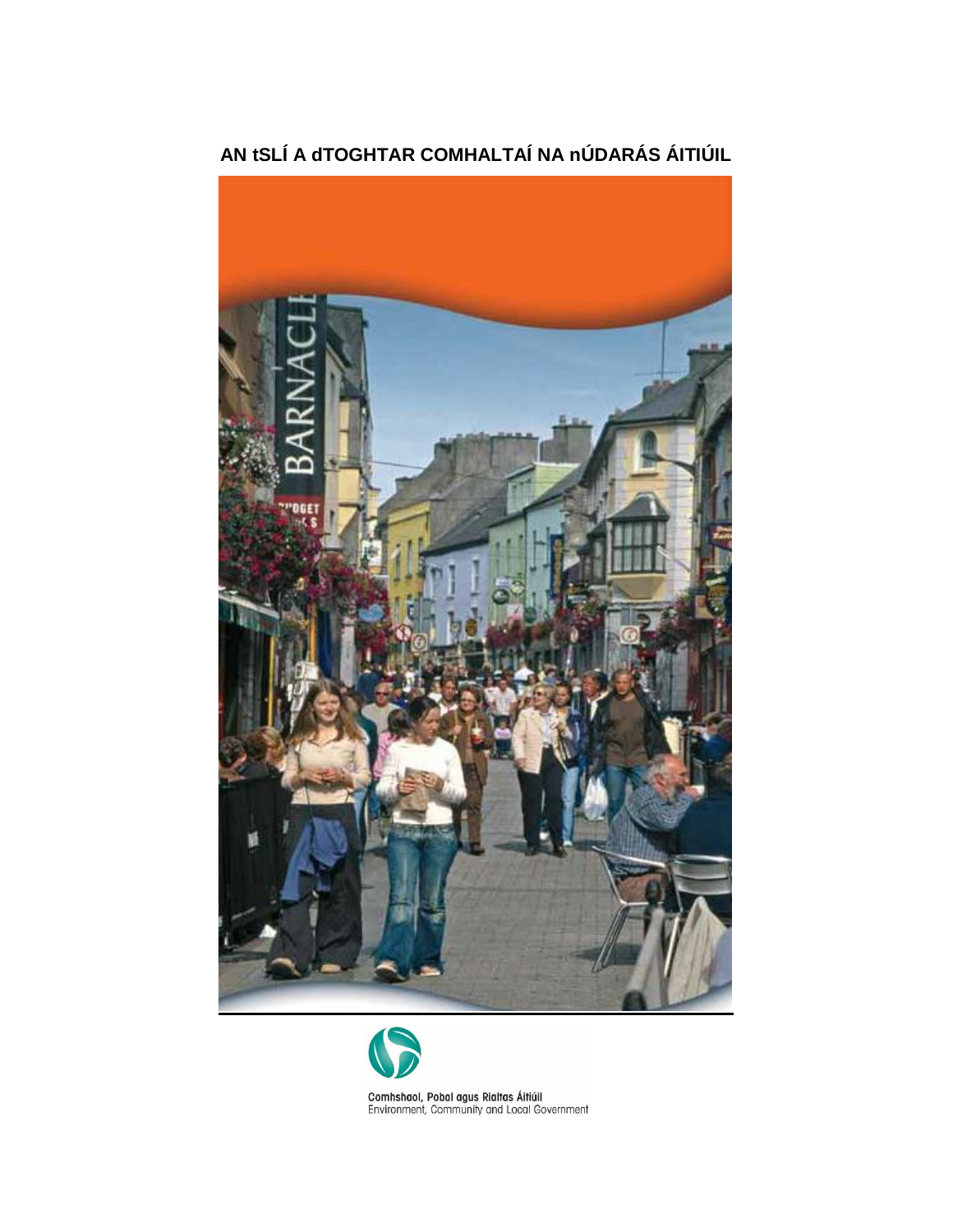| 1.  | Struchtúr agus comhaltas na n-údarás áitiúil3 |  |
|-----|-----------------------------------------------|--|
| 2.  |                                               |  |
| 3.  |                                               |  |
| 4.  |                                               |  |
| 5.  |                                               |  |
| 6.  |                                               |  |
| 7.  |                                               |  |
| 8.  |                                               |  |
| 9.  |                                               |  |
| 10. |                                               |  |
| 11. |                                               |  |
| 12. |                                               |  |
| 13. |                                               |  |
| 14. |                                               |  |
| 15. |                                               |  |
| 16. |                                               |  |
| 17. |                                               |  |
| 18. |                                               |  |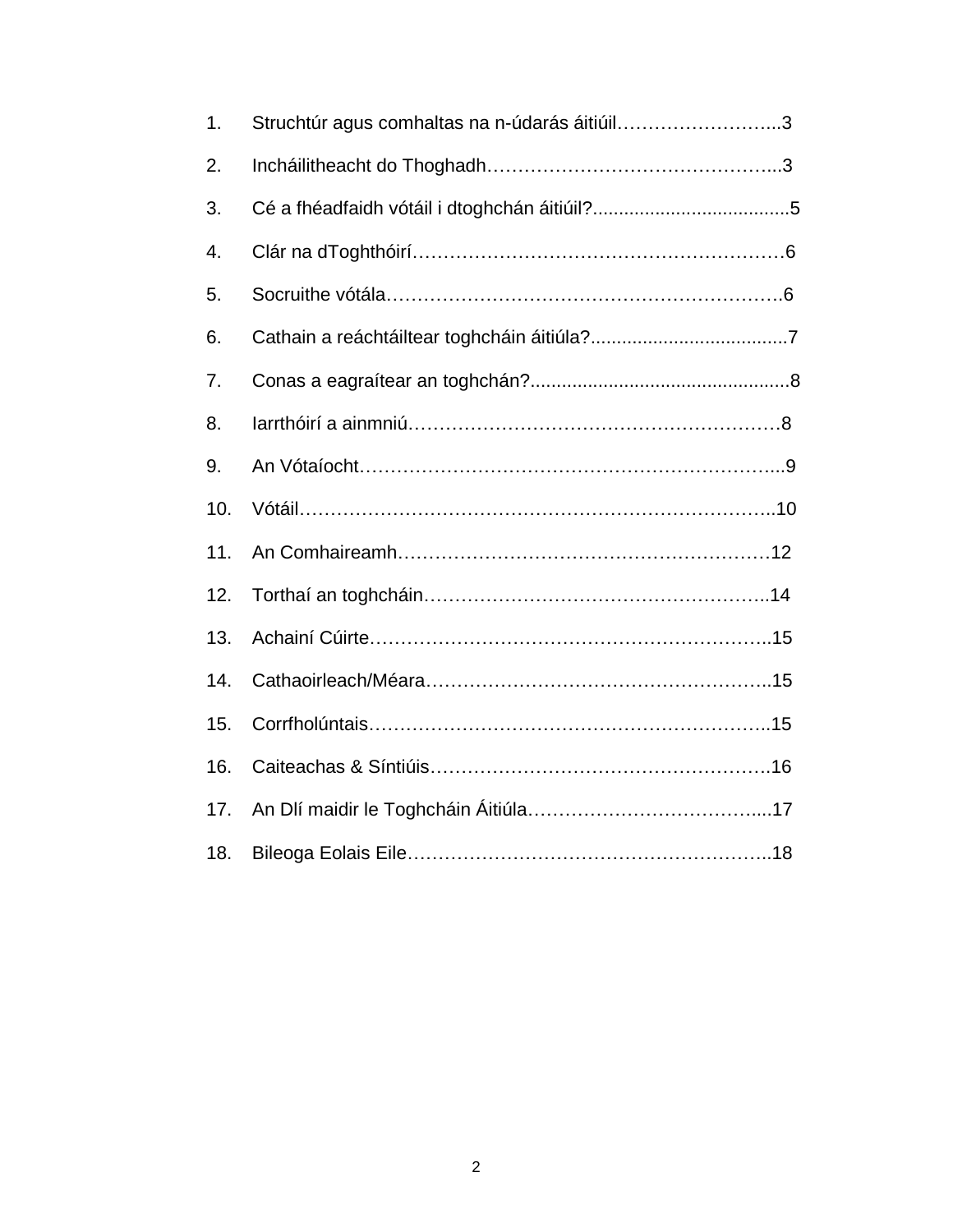# **AN tSLÍ A dTOGHTAR COMHALTAÍ NA nÚDARÁS ÁITIÚIL**

### 1. **Struchtúr agus comhaltas na n-údarás áitiúil**

I ndiaidh thoghcháin áitiúla 2014 beidh 31 údarás áitiúil in Éirinn le 949 comhalta tofa mar seo a leanas:

|                                   | 31 Údarás Áitiúil | 949 Comhaltaí |
|-----------------------------------|-------------------|---------------|
| Comhairlí Contae                  | 26                | 765           |
| Comhairlí Cathrach                |                   | 112           |
| Comhairlí Contae agus<br>Cathrach |                   | 72            |

Tá **Comhairlí Contae** freagrach as rialtas áitiúil sna 26 contae riaracháin (faoin dtagann 24 contae geografach lena n-áirítear Co. Bhaile Átha Cliath atá roinnte i dtrí chontae riaracháin).

Tá **Comhairlí Cathrach** freagrach as rialtas áitiúil i gcathair Bhaile Átha Cliath, i gcathair Chorcaí agus i gcathair na Gaillimhe.

Beidh **Comhairlí Contae agus Cathrach** freagrach as rialtas áitiúil i gcomhlimistéir Chontae agus Chathair Luimnigh agus Chontae agus Chathair Phort Láirge.

# 2. **Incháilitheacht do Thoghadh**

Tá gach saoránach de chuid na hÉireann nó gach duine a bhfuil cónaí orthu sa Stát de ghnáth, atá 18 mbliana d'aois nó os a chionn agus nach bhfuil faoi réir aon cheann de na dícháilíochtaí seo a leanas incháilithe le bheith tofa nó comhthofa chuig rialtas áitiúil nó a bheith ina chomhalta nó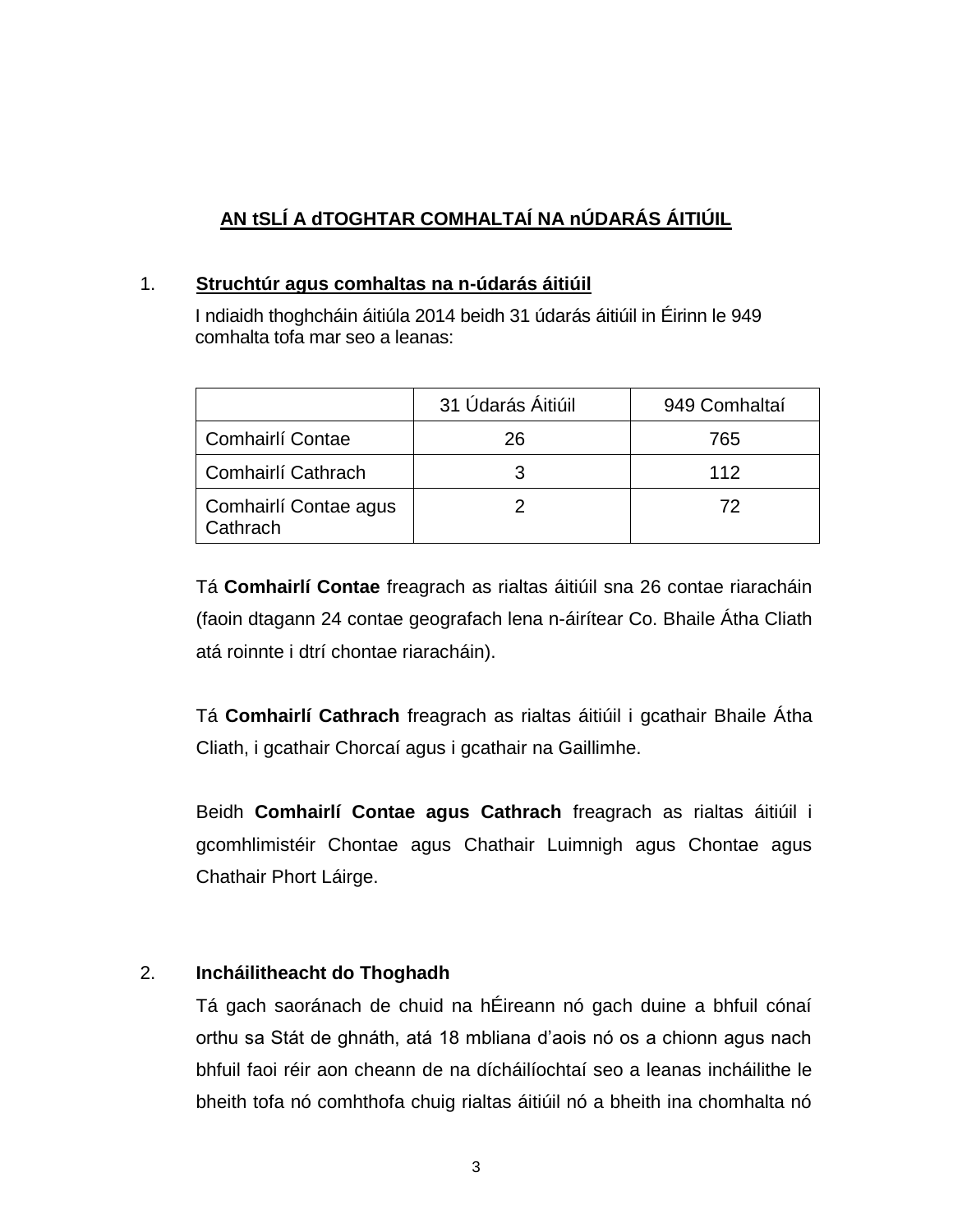ina comhalta de rialtas áitiúil:

# **Dícháilíochtaí**

- comhalta de Choimisiún na gComhphobal Eorpach;
- ionadaí i bParlaimint na hEorpa;
- Breitheamh, Ard-Abhcóide nó Cláraitheoir Chúirt Bhreithiúnais na gComhphobal Eorpach;
- comhalta de Chúirt Iniúchóirí na gComhphobal Eorpach;
- comhalta de Dháil Éireann nó de Sheanad Éireann;
- Breitheamh nó an tArd-Reachtaire Cuntas agus Ciste ceaptha faoin mBunreacht;
- comhalta den Gharda Síochána nó comhalta lánaimsire de na Fórsaí Cosanta;
- státseirbhíseach nach bhfuil sé de chead aige nó aici a bheith ina chomhalta nó ina comhalta de rialtas áitiúil faoina chuid nó faoina cuid téarmaí fostaíochta;
- duine atá fostaithe ag údarás áitiúil agus nach bhfuil i bhfostaíocht d'aicme, de thuairisc nó de ghrád ainmnithe le hordú faoi alt 161(1)(b) *den Acht Rialtais Áitiúil 2001;*
- duine atá fostaithe ag Feidhmeannacht na Seirbhíse Sláinte atá i bhfostaíocht de ghrád nó de thuairisc ainmnithe le hordú ón Aire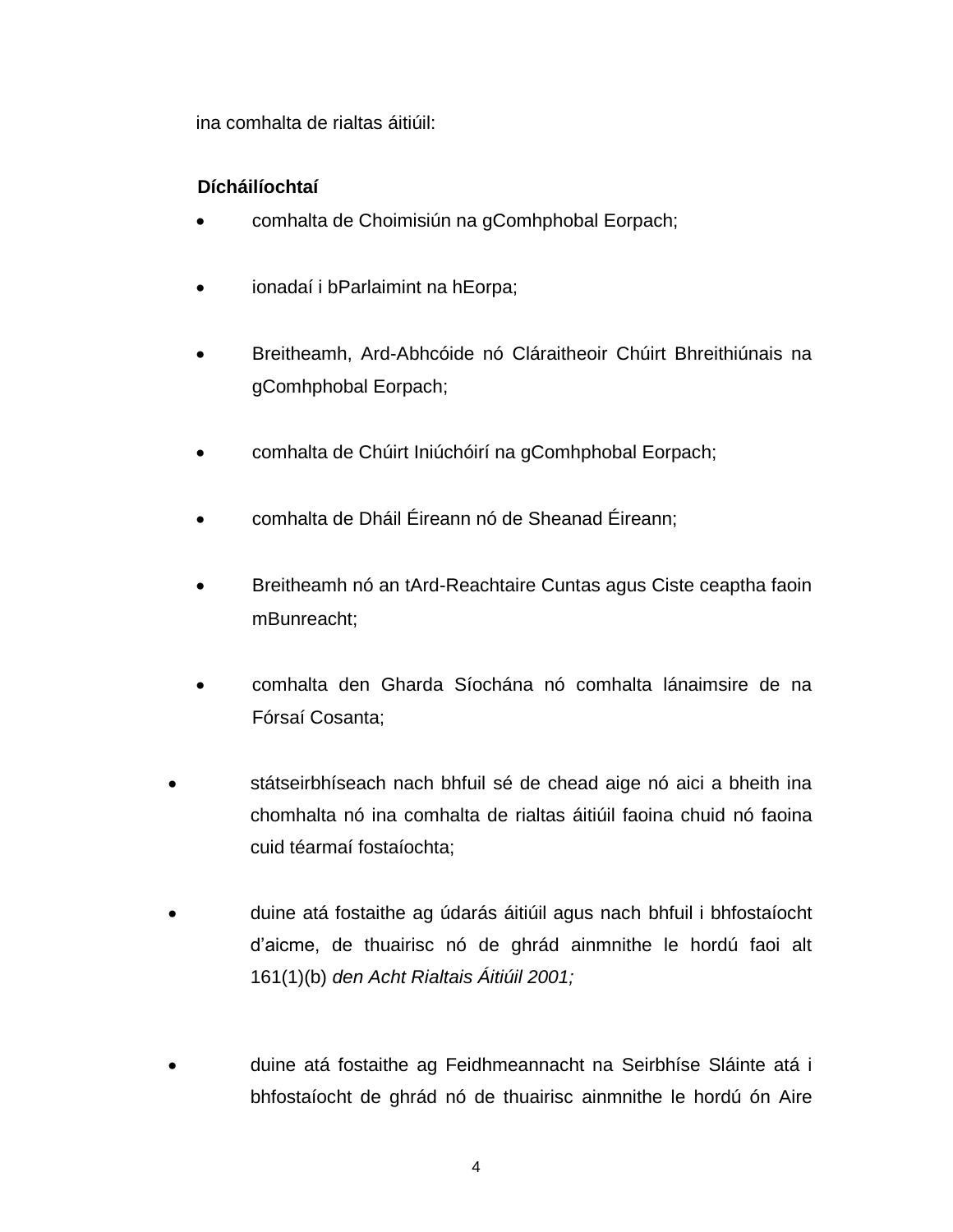Sláinte agus Leanaí;

- duine a bhfuil téarma príosúnachta ar feadh téarma is faide ná sé mhí a ghearr cúirt dlínse inniúla sa Stát á cur isteach aige nó aici;
- duine a mhainníonn aon chuid d'aon suim arna gearradh nó arna formhuiriú ag iniúchóir cuntas aon rialtas áitiúil ar an duine sin, nó in aghaidh an duine sin a íoc;
- duine a mhainníonn breith chríochnaitheach, ordú nó foraithne cúirte dlínse inniúla a chomhlíonadh maidir le hairgead atá dlite a aisíoc le rialtas áitiúil;
- duine atá ciontaithe i gcoir a bhaineann le ceachtar díobh seo a leanas, nó a bhfuil ciontú deimhnithe ar achomharc –
	- (i) déileáil chalaoiseach nó mhí-ionraic a raibh tionchar aici ar rialtas áitiúil,
	- (ii) cleachtas éillitheach,
	- (iii) gníomhú nuair a bhíothas dícháilithe.

### 3. **Cé a fhéadfaidh vótáil i dtoghchán áitiúil?**

Tá breis agus 3 mhilliún toghthóir ann a fhéadfaidh vótáil i dtoghcháin áitiúla. Go ginearálta, tá gach duine atá os cionn 18 mbliana d'aois i dteideal clárú mar thoghthóir i dtoghchán áitiúil sa toghcheantar ina bhfuil gnáthchónaí ar an duine sin ann. Ní gá go mbeadh saoránacht ag duine le vóta a chaitheamh i dtoghchán áitiúil.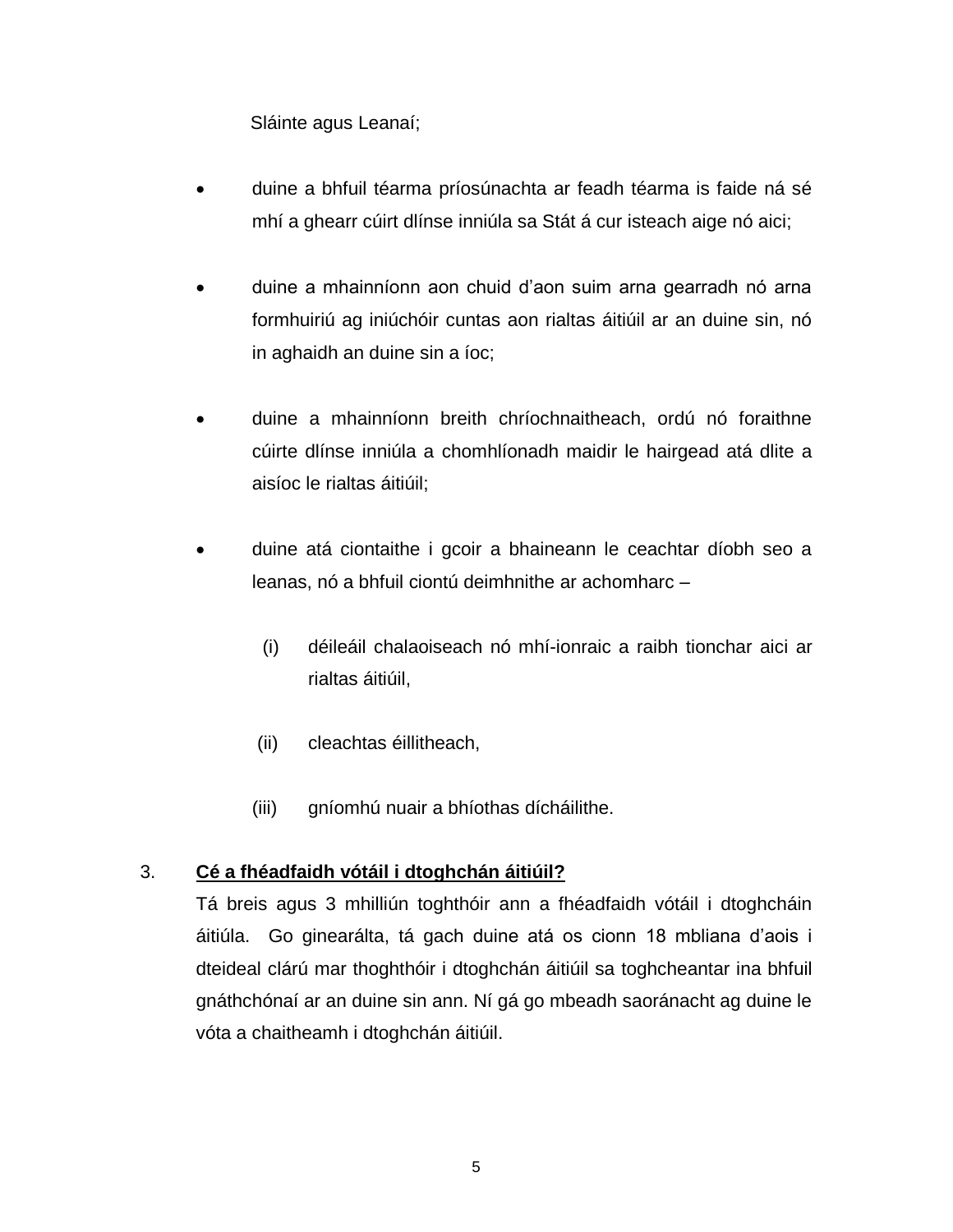### 4. **Clár na dToghthóirí**

Tiomsaíonn comhairlí contae agus comhairlí cathrach clár na dtoghthóirí gach bliain. Tá gach duine ar an gclár i dteideal vótála i dtoghchán áitiúil. Ní féidir le daoine a mbíonn an litir "L" trasna óna n-ainmneacha vóta a chaitheamh ach i dtoghcháin áitiúla amháin. Foilsítear dréacht-chlár an 1 Samhain gach bliain agus cuirtear an clár ar fáil lena iniúchadh i leabharlanna, in oifigí poist agus i bhfoirgnimh phoiblí eile agus ar líne ar láithreáin ghréasáin na comhairle contae nó cathrach. Is féidir le duine éileamh ar cheartúchán a dhéanamh ar an ndréacht-chlár go dtí an 25 Samhain. Is é nó í an cláraitheoir contae a bhreithníonn éilimh agus is féidir achomharc a dhéanamh chuig an gCúirt Chuarda maidir le cinneadh an chláraitheora contae. Bíonn feidhm le clár na dtoghthóirí an 15 Feabhra. Is féidir le daoine nach bhfuil ar an gclár iarratas "deireanach" a dhéanamh le bheith i bhforlíonadh a fhoilsítear roimh an lá vótaíochta i dtoghchán. Féadfar iarratas a dhéanamh ag tráth ar bith ach má táthar le bheith san áireamh lena chur ar an bhforlíonadh a fhoilseofar i dtoghchán ní mór an t-iarratas a bheith faighte ag an gcomhairle contae / cathrach 22 lá oibre ar a laghad roimh an lá vótaíochta.

# 5. **Socruithe vótála**

Tríd is tríd vótálann toghthóirí go pearsanta ag a stáisiún vótaíochta áitiúil.

Tá postvótáil ar fáil don Gharda Síochána, do na Fórsaí Cosanta agus do státseirbhísigh (agus a gcéilí/a bpáirtnéirí sibhialta) a bhíonn ceangailte le misin Éireannacha thar lear, chomh maith le toghthóirí a bhíonn ina gcónaí sa bhaile nach mbíonn ábalta vótáil ag stáisiún vótaíochta mar gheall ar thinneas coirp nó míchumas agus toghthóirí nach mbíonn ábalta vótáil ag a stáisiún vótaíochta de bharr a bheith faoi choinneáil i bpríosún de bhun ordú cúirte. Féadfaidh duine a bhíonn fostaithe ag ceann comhairimh ar lá vótaíochta i ndáilcheantar eile nach é an ceann ina bhfuil siad féin cláraithe chun vótála, iarratas a dhéanamh iad a chur ar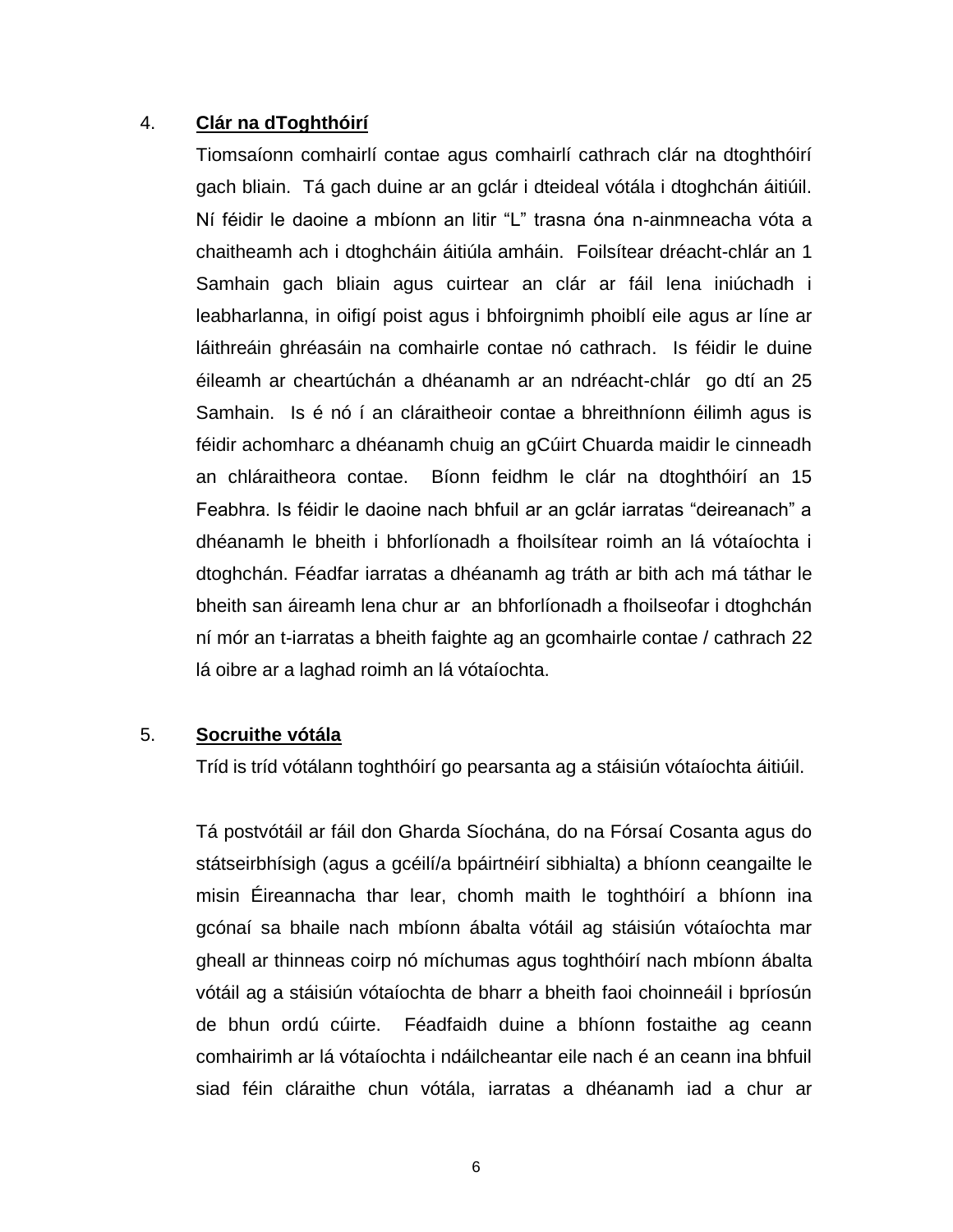fhorlíonadh don liosta de phostvótálaithe.

Tá cineál eile postvótála ar fáil freisin do thoghthóirí ar dóigh go gcuirfeadh a slite beatha cosc orthu vótáil ag a stáisiún vótaíochta áitiúil (lena n-áirítear mic léinn lánaimseartha atá cláraithe sa bhaile ach atá ina gcónaí in áit éigin eile agus iad ag freastal ar fhoras oideachais sa Stát). Faoin socrú seo, seoltar páipéar ballóide tríd an bpost chuig toghthóirí sa bhaile agus bíonn orthu socrú a dhéanamh Garda a bheith mar fhinné ar a ndearbhú céannachta sula marcálfar an páipéar ballóide agus é a sheoladh ar ais tríd an bpost chuig an ceann comhairimh.

Tá vótáil speisialta ar fáil do thoghthóirí a bhfuil cónaí orthu in ospidéal, i dteach altranais, nó i bhforas den sórt sin nach bhfuil ábalta vótáil ag stáisiún vótaíochta mar gheall ar thinneas coirp nó míchumas. Tugtar an páipéar ballóide chucu san fhoras agus vótálann siad i láthair oifigigh cheannais speisialta i dteannta Garda.

Is féidir le toghthóirí atá faoi mhíchumas fisiciúil agus a bhfuil deacracht acu rochtain a fháil ar a n-ionad vótaíochta áitiúil, cead a fháil vótáil ag stáisiún a bhfuil rochtain níos fearr air sa dáilcheantar.

### 6. **Cathain a reáchtáiltear toghcháin áitiúla?**

De ghnáth gach cúig bliana i mí Bealtaine nó Meithimh a reáchtáiltear toghcháin áitiúla. Is ar ordú ón Aire Comhshaoil, Pobail agus Rialtais Áitiúil a shocraítear an lá vótaíochta a bhíonn mar a chéile i ngach ceantar. Socraíonn an tAire an tréimhse vótaíochta freisin a mhairfidh ar feadh 12 uair an chloig ar a laghad idir 7.00 a.m. agus 10.30 p.m. I gcás deacrachtaí iompair nó drochaimsire áfach, d'fhéadfadh sé tarlú go mbeadh vótaíocht ar bun ar oileáin roimh an lá vótaíochta agus go laghdófaí an tréimhse vótaíochta go dtí ceithre uair an chloig.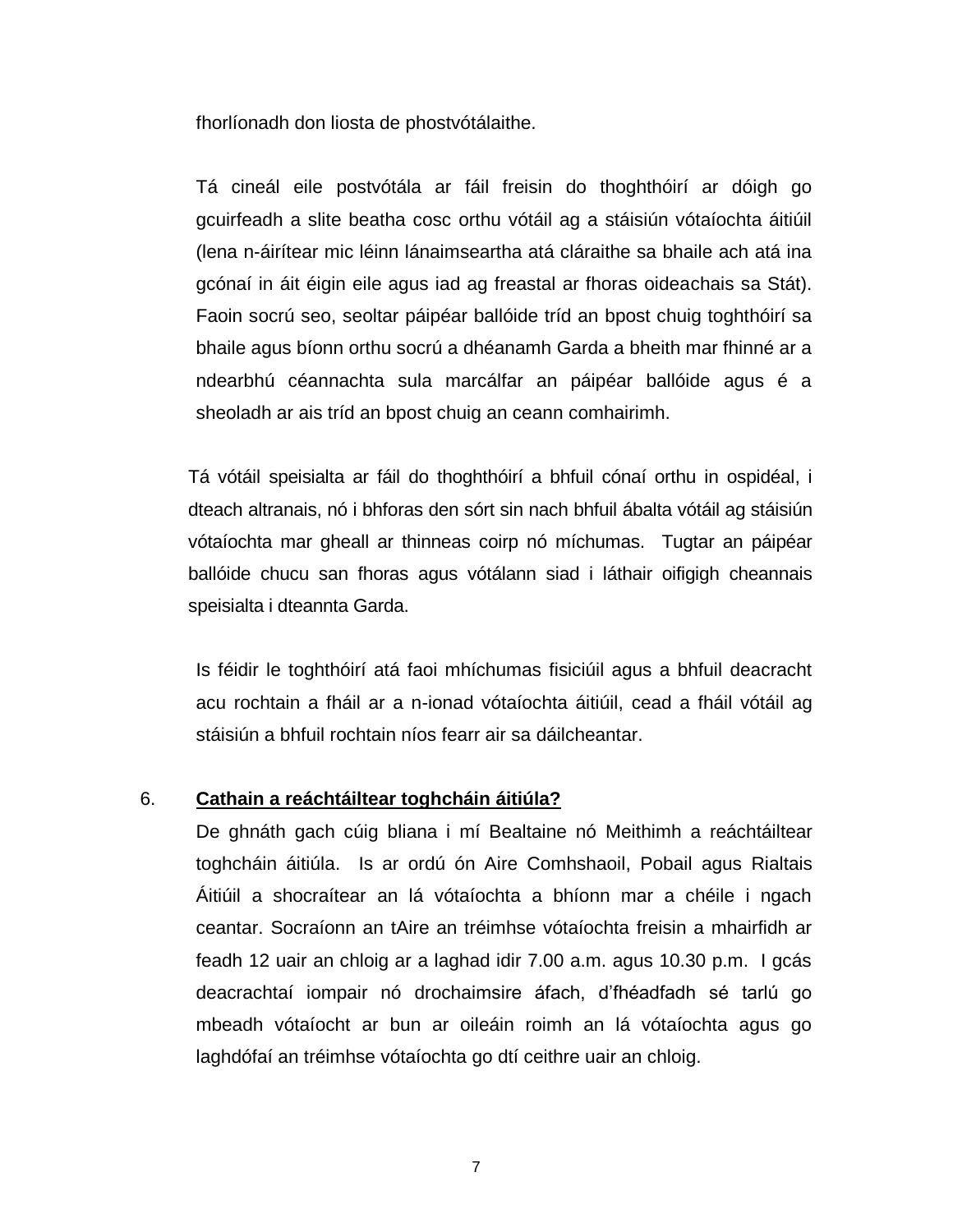### 7. **Conas a eagraítear an toghchán?**

Is é nó í ceann comhairimh an údaráis áitiúil a bhíonn freagrach as an toghchán do gach údarás áitiúil a reáchtáil. Is é an t-údarás áitiúil a sheasann costais reáchtála an toghcháin.

Tá na húdaráis áitiúla roinnte i dhá thoghlimistéar áitiúla nó níos mó agus reáchtáiltear toghchán i ndáil le gach toghlimistéar áitiúil don líon comhaltaí den chomhairle a bhíonn sannta don cheantar sin. Reáchtálfar toghcháin i ndáil le 137 toghcheantar áitiúil in 2014.

# 8. **Iarrthóirí a ainmniú**

 Is ceithre seachtaine roimh an lá vótaíochta a bhíonn an tréimhse (seachtain) ann chun iarrthóirí a ainmniú le rith i dtoghchán áitiúil. Is féidir le duine é nó í féin a ainmniú nó is féidir le toghthóir cláraithe do thoghcháin áitiúla sa limistéar lena mbaineann é nó í a ainmniú. Is féidir duine a ainmniú le rith i níos mó ná ceantar amháin. Ní mór deimhniú cleamhnachta polaitíochta a bheith i gceangal le foirm ainmniúcháin iarrthóra de chuid páirtí polaitíochta cláraithe. Mura mbíonn aon deimhniú iniata ní mór cloí le ceann nó eile de na nósanna imeachta seo a leanas sula dtéann an t-am ina nglacfar le hainmniúcháin in éag:

 Dearbhuithe reachtúla ó 15 toghthóir atá cláraithe ina dtoghthóirí áitiúla sa toghlimistéar lena mbaineann arna fhianú ag Coimisinéir Mionn, ag Feidhmeannach Síochána, ag Nótaire Poiblí, ag comhalta den Gharda Síochána nó ag oifigeach ón údarás clárúcháin.

nó

 an t-iarrthóir nó duine éigin thar a cheann éarlais €100 a lóisteáil leis an gceann comhairimh.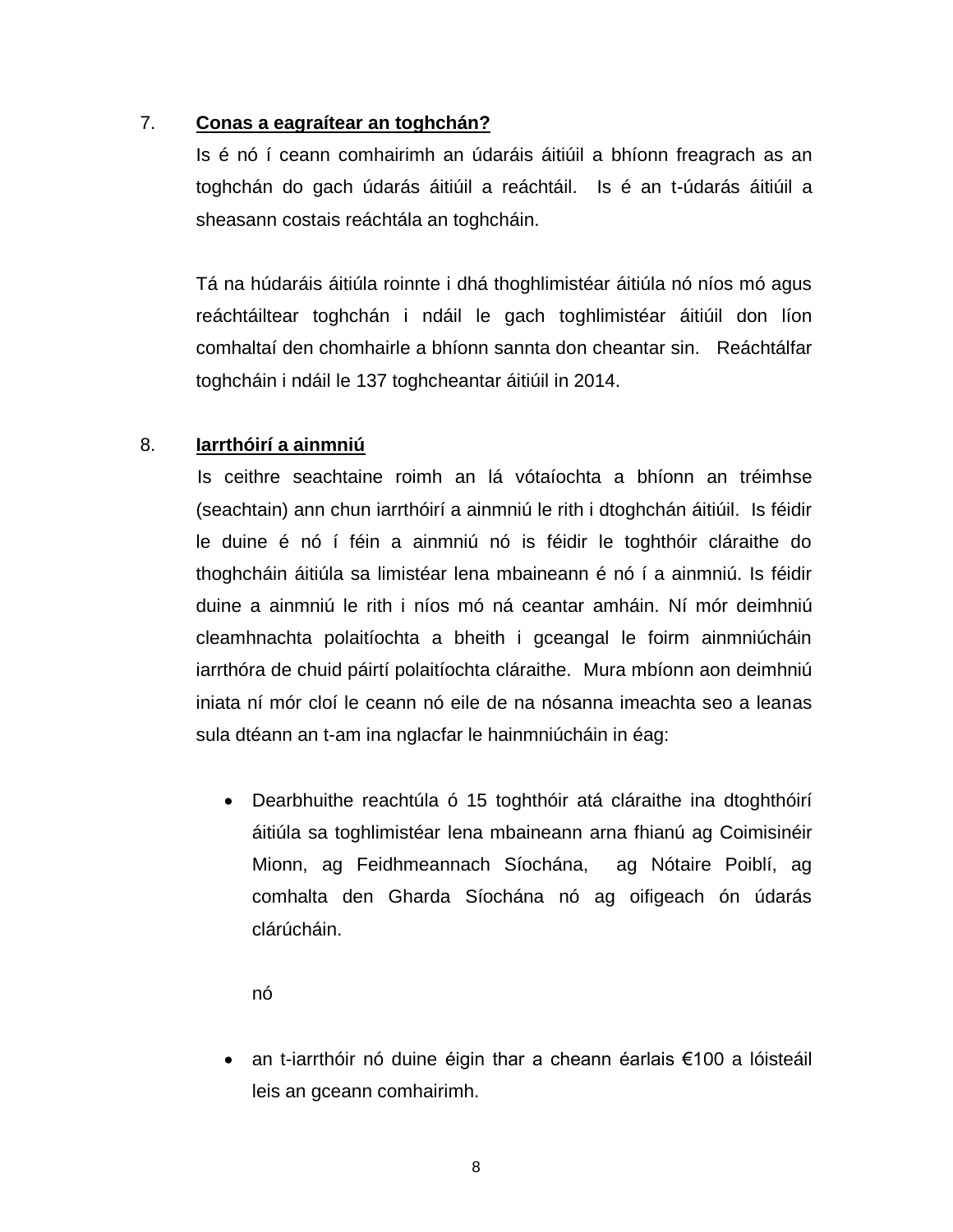Féadfaidh iarrthóir cleamhnacht polaitíochta a thabhairt ar an bpáipéar ainmniúcháin. Mura mbíonn cleamhnacht páirtí ag an iarrthóir is féidir leis nó léi é nó í féin a chur síos mar iarrthóir "Neamh-Pháirtí" nó an spás cuí a fhágáil folamh**.** 

 Tá an t-iarrthóir nó an moltóir freagrach as a chinntiú go seachadfar an páipéar ainmniúcháin comhlánaithe chuig an gceann comhairimh roimh an tráth deiridh ar féidir glacadh le hainmniúcháin don toghchán.

Ní mór don cheann comhairimh rialú ar bhailíocht an pháipéir ainmniúcháin laistigh d'aon uair an chloig dá chur i láthair agus is féidir leis no léi é a rialú go bhfuil sé neamhbhailí más rud é:

- mura mbíonn páipéar ainmniúcháin iarrthóra déanta amach nó sínithe i gceart; nó
- i gcás pháipéar ainmniúcháin iarrthóra nach comhalta de pháirtí polaitíochta é nó í, agus a roghnaigh a bheith ainmnithe ag aontaitheoirí mura mbíonn an t-ainmniúchán aontaithe mar is gá.

# 9. **An Vótaíocht**

Is féidir leis an rialtas áitiúil cinneadh a dhéanamh cártaí faisnéise vótaíochta a eisiúint chuig gach toghthóir nó gan iad a eisiúint. Léiríonn an cárta sin dáta na vótaíochta, am na vótaíochta, uimhir an toghthóra ar an gclár agus an stáisiún vótaíochta ina bhféadfaidh an t-iarrthóir vótáil. Seolann an ceann comhairimh páipéar ballóide freisin tríd an bpost chuig gach postvótálaí agus socraíonn sé nó sí go dtabharfaí na páipéir bhallóide chuig toghthóirí faoi mhíchumas fisiciúil a bhíonn cláraithe ar an liosta vótálaithe speisialta.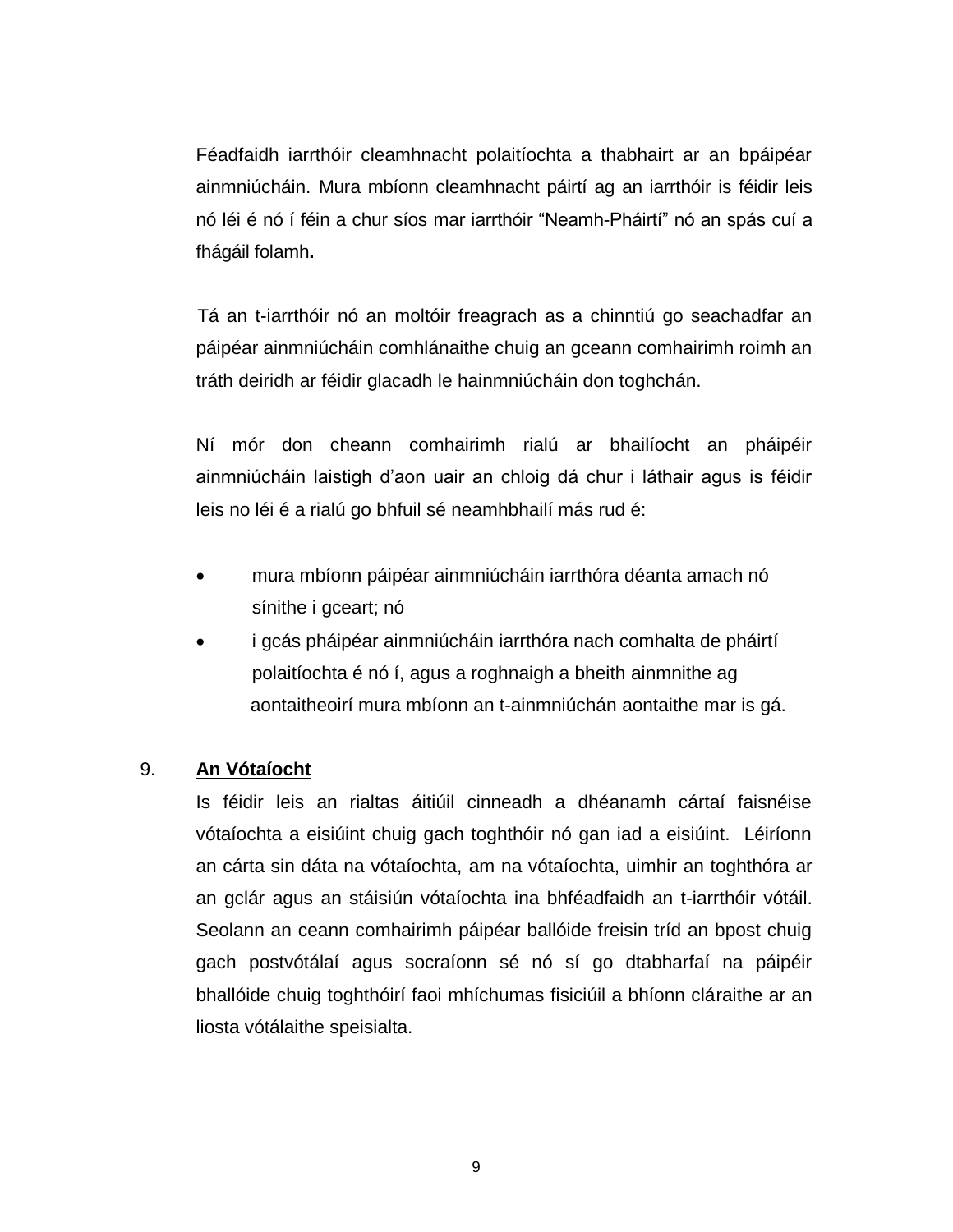Is iad na comhairlí contae / cathrach a cheapann na hionaid vótaíochta. Cuireann an ceann comhairimh stáisiúin vótaíochta ar fáil i ngach ionad vótaíochta. Dé ghnáth is scoileanna nó foirgnimh phoiblí a úsáidtear. Is é nó í an t-oifigeach ceannais le cúnamh ó chléireach vótaíochta a dhéanann maoirsiú ar gach stáisiún vótaíochta. Féadfaidh gníomhaire, a chuidíonn le cosc a chur ar chionta toghcháin, ionadaíocht a dhéanamh do gach iarrthóir.

### 10. **Vótáil**

Baintear úsáid as an gcóras PR-STV i dtoghcháin áitiúla (ionadaíocht chionmhar tríd an aon vóta inaistrithe).

Déanann an toghthóir iarratas ar pháipéar ballóide sa stáisiún vótaíochta, an lá vótaíochta trína ainm agus a sheoladh nó trína hainm agus a seoladh a lua. B'fhéidir go mbeadh ar an toghthóir cruthúnas céannachta a chur ar fáil agus, má mhainníonn sé nó sí sin a dhéanamh ní bheidh cead aige nó aici vóta a chaitheamh.

Glactar leis na cáipéisí seo a leanas chun críocha céannachta:

- (i) pas;
- (ii) ceadúnas tiomána;
- (iii) cárta céannachta fostaí le grianghraf;
- (iv) cárta céannachta mic léinn le grianghraf, arna eisiúint ag foras oideachais;
- (v) cáipéis taistil le grianghraf agus ainm;
- (vi) leabhar Coigiltis, leabhar Bainc nó leabhar Chomhar Creidmheasa ina bhfuil an seoladh sa toghlach luaite;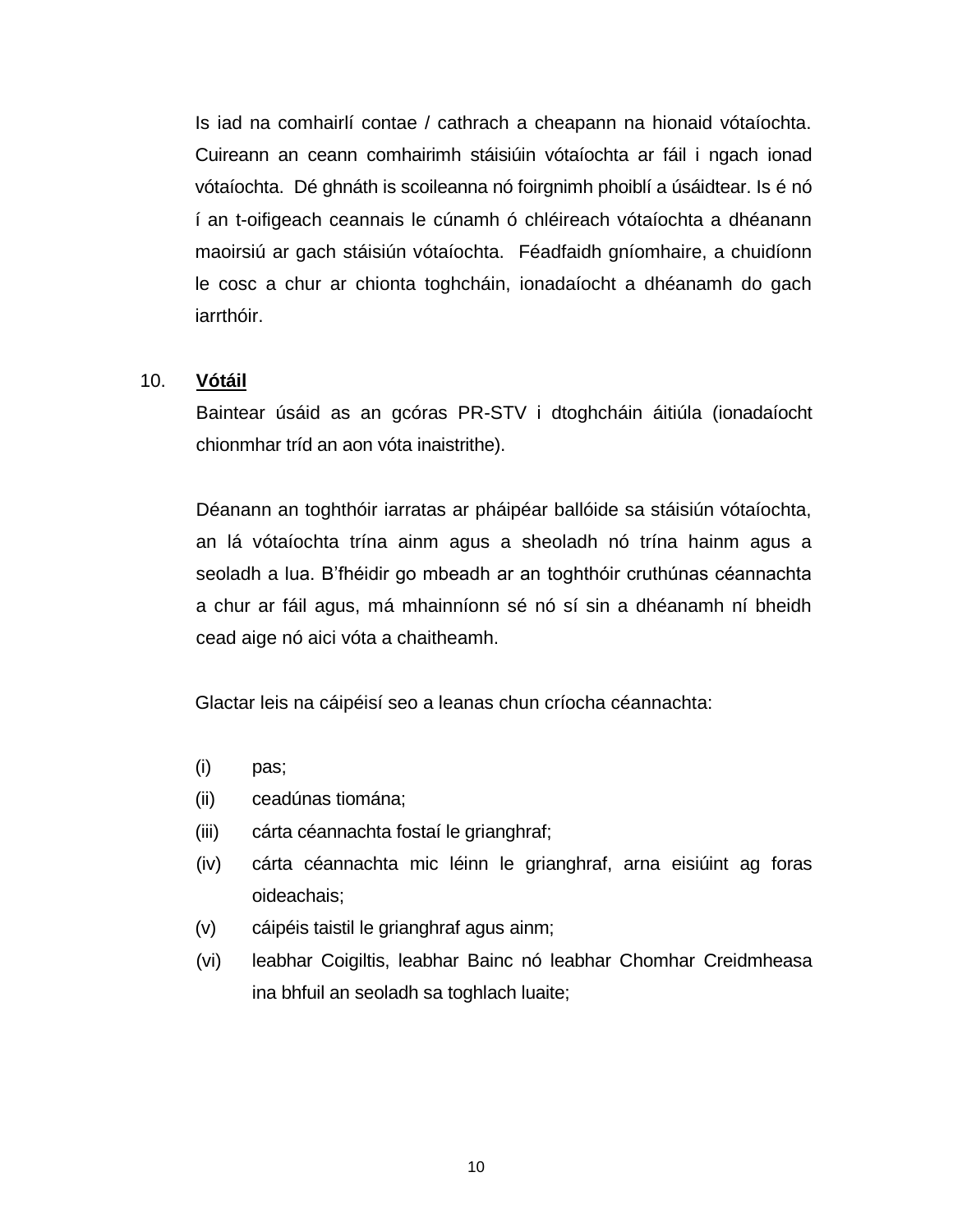- (viii) cárta Dheimhniú Cónaithe Sealadach;
- (ix) cárta Bhiúró Inimirce Náisiúnta an Gharda Síochána;

nó na nithe seo a leanas ach cáipéis bhreise a bheith ina dteannta a chruthaíonn seoladh an tsealbhóra sa toghlach.

- (x) seicleabhar;
- (xi) seic-chárta;
- (xiii) cárta creidmheasa;
- (xiv) teastas breithe;
- (xv) teastas pósta.

I gcás gur deimhin leis an oifigeach ceannais céannacht an toghthóra, stampáiltear an páipéar ballóide le marc oifigiúil agus tugtar don toghthóir é.

Caitheann an toghthóir vóta go rúnda i mbothán vótála. Bíonn ainmneacha na n-iarrthóirí le feiceáil in ord aibítre ar an bpáipéar ballóide, chomh maith le grianghraf díobh, cleamhnacht pholaitíochta agus suaitheantas páirtí más ann dóibh. Léiríonn an vótálaí ord a rogha trí 1 a scríobh trasna ó ainm an chéad rogha, 2 trasna ó ainm an dara rogha, 3 trasna ó ainm an tríú rogha agus mar sin de. Ar an tslí sin tugann an vótálaí treoir don cheann comhairimh an vóta a aistriú chuig iarrthóir an dara rogha má bhíonn an chéad rogha tofa, nó curtha as an iomaíocht. Má tharlaíonn an rud céanna leis an iarrthóir a bhíonn mar an dara rogha, is féidir an vóta a aistriú chuig an tríú rogha agus mar sin de. Filleann an vótálaí an páipéar ballóide ionas nach bhfeicfear an vóta a caitheadh agus cuireann sé nó sí i mbosca ballóide séalaithe é. Ní féidir le duine vótáil ach aon uair amháin sa toghchán.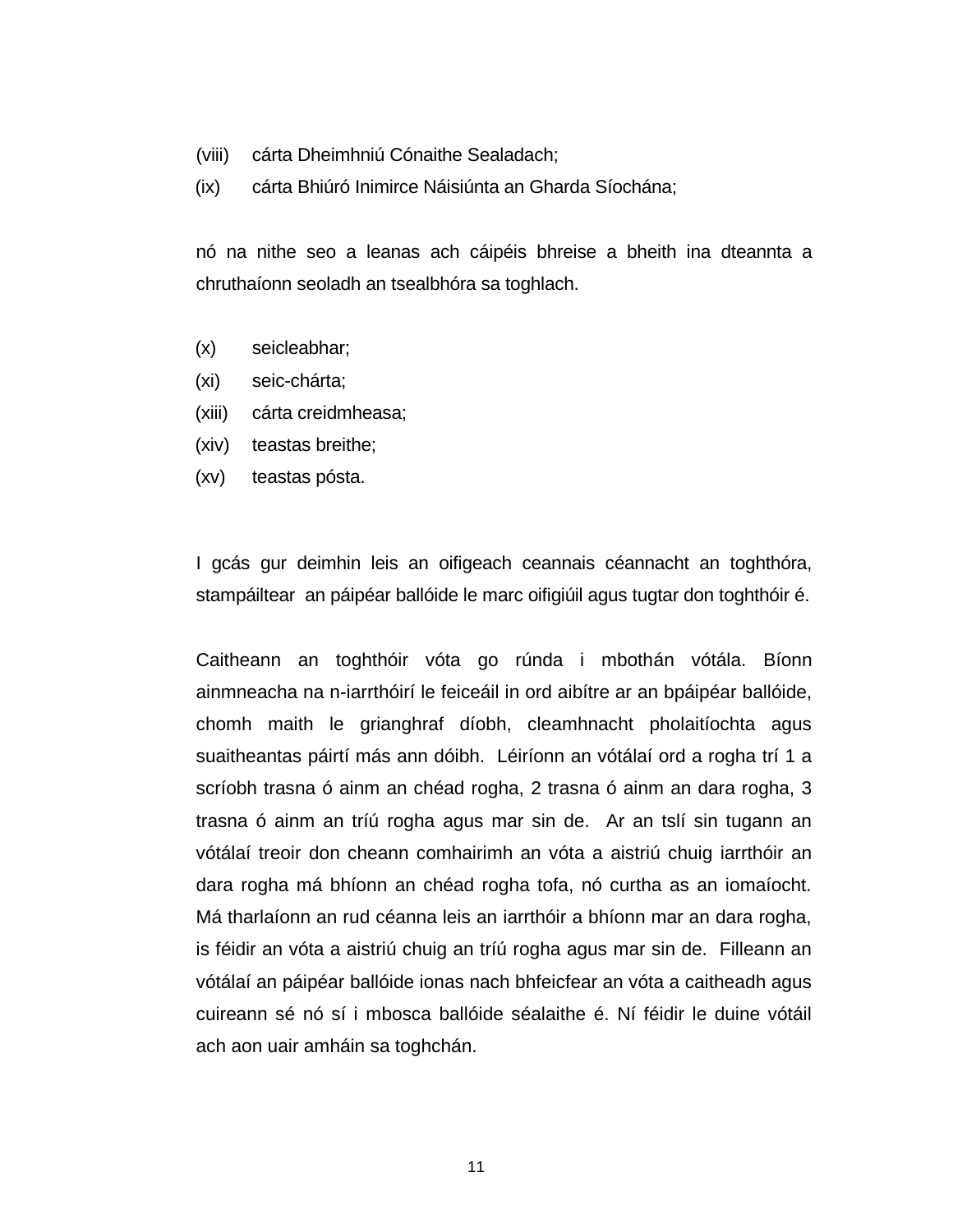Is féidir le daoine le lagú amhairc, daoine atá faoi mhíchumas fisiciúil nó daoine le deacrachtaí litearthachta cúnamh a fháil ón oifigeach ceannais nó ó chara.

 Is féidir leis an oifigeach ceannais a ordú duine atá faoi amhras maidir le cion toghcháin a dhéanamh, a ghabháil.

### 11. **AN COMHAIREAMH**

### **Socruithe comhairimh:**

Tugtar na boscaí ballóide ar fad chuig lárionad comhairimh do gach rialtas áitiúil. Tá cead ag gníomhairí na n-iarrthóirí freastal ar an ionad comhairimh chun an próiseas comhairimh a mhaoirsiú. Sula dtosaíonn comhaireamh na vótaí osclaítear na clúdaigh litreach a bhfuil páipéir bhallóide na bpostvótálaithe agus na vótálaithe speisialta iontu i láthair ghníomhairí na niarrthóirí agus cuirtear na páipéir bhallóide sin in éineacht le páipéir bhallóide eile an rialtais áitiúil.

Cuirtear tús leis an gcomhaireamh ag 9 a.m. an lá i ndiaidh lá na vótaíochta. Osclaítear gach bosca ballóide agus seiceáiltear líon na bpáipéar ballóide i gcomparáid le tuairisceán a chuireann gach oifigeach ceannais ar fáil. Ansin measctar le chéile go maith iad agus sórtáiltear iad de réir na vótaí céad rogha a thaifeadtar do gach iarrthóir agus ní ghlactar le páipéir neamhbhailí.

### **Cuóta:**

Is éard atá sa chuóta ná an méid is lú vótaí a theastaíonn lena chinntiú go dtoghfar iarrthóir. Déantar amach an cuóta trí líon iomlán na bpáipéar ballóide bailí a roinnt ar líon na suíochán a bhíonn le líonadh móide suíochán amháin eile agus a haon a chur leis an toradh. Dá bhrí sin, dá mba rud é go mbeadh 40,000 páipéar bailí ann agus 4 shuíochán le líonadh, is 8,001 a bheadh mar chuóta. Feictear leis an sampla sin nach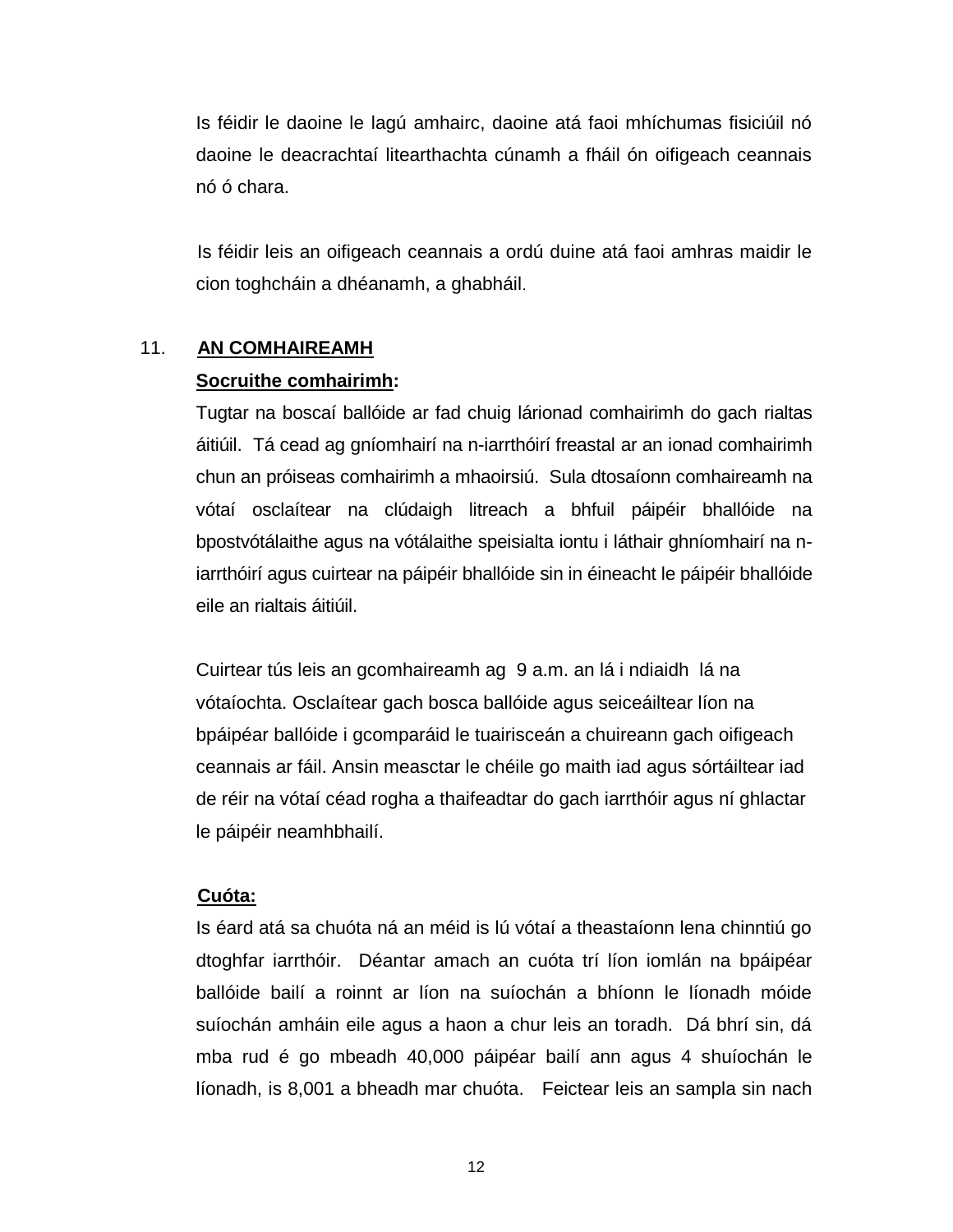bhféadfadh ach le ceathrar iarrthóirí (an líon le toghadh) an cuóta a bhaint amach.

### **Farasbarr a aistriú:**

Ag deireadh an chéad chomhairimh meastar aon iarrthóir, a mbíonn líon na vótaí a fhaigheann siad comhionann leis an gcuóta, nó níos airde na an cuóta, a bheith tofa. Má fhaigheann iarrthóir níos mó vótaí ná an cuóta, aistrítear an farasbarr vótaí go comhréireach chuig na hiarrthóirí a bhíonn fágtha ar an tslí seo a leanas. Más vótaí céad rogha ar fad iad vótaí an iarrthóra, cuirtear a chuid nó a cuid páipéir bhallóide i mbeartáin faoi leith de réir an chéad rogha eile a bhíonn iontu. Déantar beartán eile de na páipéir neamh-inaistrithe (páipéir nach mbíonn rogha eile éifeachtach léirithe orthu). Más ionann an farasbarr agus líon na vótaí inaistrithe, nó má bhíonn sé níos mó, faigheann gach iarrthóir a bhíonn fágtha na vótaí ar fad ón mbeartán cuí de pháipéir inaistrithe. Má bhíonn an farasbarr níos lú ná líon na bpáipéar inaistrithe, faigheann gach iarrthóir a bhíonn fágtha líon vótaí ón mbeartán cuí de pháipéir inaistrithe a ríomhtar mar seo a leanas:-

# Farasbarr x líon na bpáipéar sa bheartán Líon iomlán na bpáipéar inaistrithe

Má thagann an farasbarr as páipéir aistrithe, ní scrúdaítear ach na páipéir sa bheartán is déanaí a aistríodh chuig an iarrthóir sin agus déileáiltear leis an mbeartán sin ar an dóigh chéanna le farasbarr comhdhéanta de vótaí céad rogha. Má fhaigheann beirt iarrthóirí nó níos mó, líon níos mó vótaí ná an cuóta, dáiltear an farasbarr is mó ar dtús.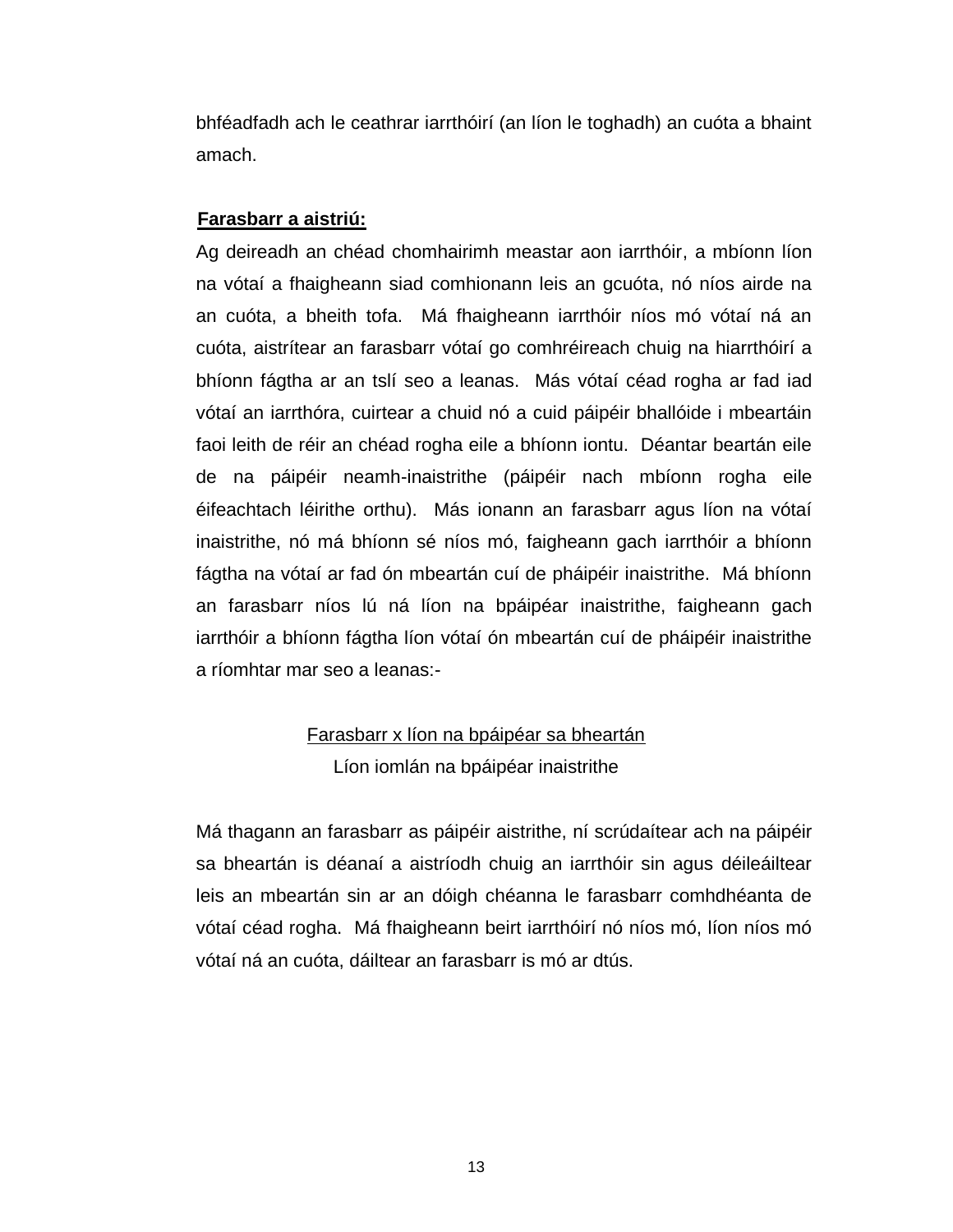### **Iarrthóir a chur as an Iomaíocht:**

Mura mbíonn farasbarr ag iarrthóir ar bith nó murar leor an farasbarr chun duine de na hiarrthóirí a bhíonn fágtha a thoghadh nó fiú chun tionchar ábhartha a bheith aige ar dul chun cinn an chomhairimh, cuirtear an tiarrthóir a mbíonn an líon is lú vótaí aige nó aici as an iomaíocht agus aistrítear a pháipéir nó a páipéir chuig na hiarrthóirí a bhíonn fágtha de réir an chéad rogha eile a léirítear iontu. Má léirítear gur iarrthóir atá tofa nó curtha as an iomaíocht cheana féin an dara rogha ar pháipéar ballóide, téann an vóta ar aghaidh chuig an tríú rogha agus mar sin de.

### **An Comhaireamh a thabhairt chun críche:**

Leantar leis an gComhaireamh go dtí go líontar na suíocháin ar fad. Más ionann líon na suíochán a bhíonn fós le líonadh agus líon na n-iarrthóirí a bhíonn fós san iomaíocht fógraítear go bhfuil na hiarrthóirí sin a bhíonn fágtha tofa gan an cuóta a bheith bainte amach acu.

# **Athchomhaireamh:**

Féadfaidh ceann comhairimh na páipéir ar fad nó cuid díobh a athchomhaireamh ag tráth ar bith den chomhaireamh. Tá an t-iarrthóir nó gníomhaire toghcháin iarrthóra i dteideal athchomhaireamh a iarraidh ar na páipéir ar déileáladh leo i gcomhaireamh faoi leith, nó athchomhaireamh iomlán amháin a iarraidh ar na beartáin de pháipéir bhallóide ar fad. Nuair a bhítear ag athchomhaireamh ní fhéadfar cur as d'ord na bpáipéar. Nuair a thagann earráid shuntasach chun solais caithfear na páipéir a chomhaireamh ón bpointe ar tharla an earráid sin ann.

# 12. **Torthaí an toghcháin**

Nuair a bhíonn an comhaireamh curtha i gcrích fógraíonn an ceann comhairimh torthaí an toghcháin agus tugann fógra poiblí ina leith agus tugann sé nó sí ainmneacha na gcomhaltaí tofa don rialtas áitiúil lena mbaineann.

14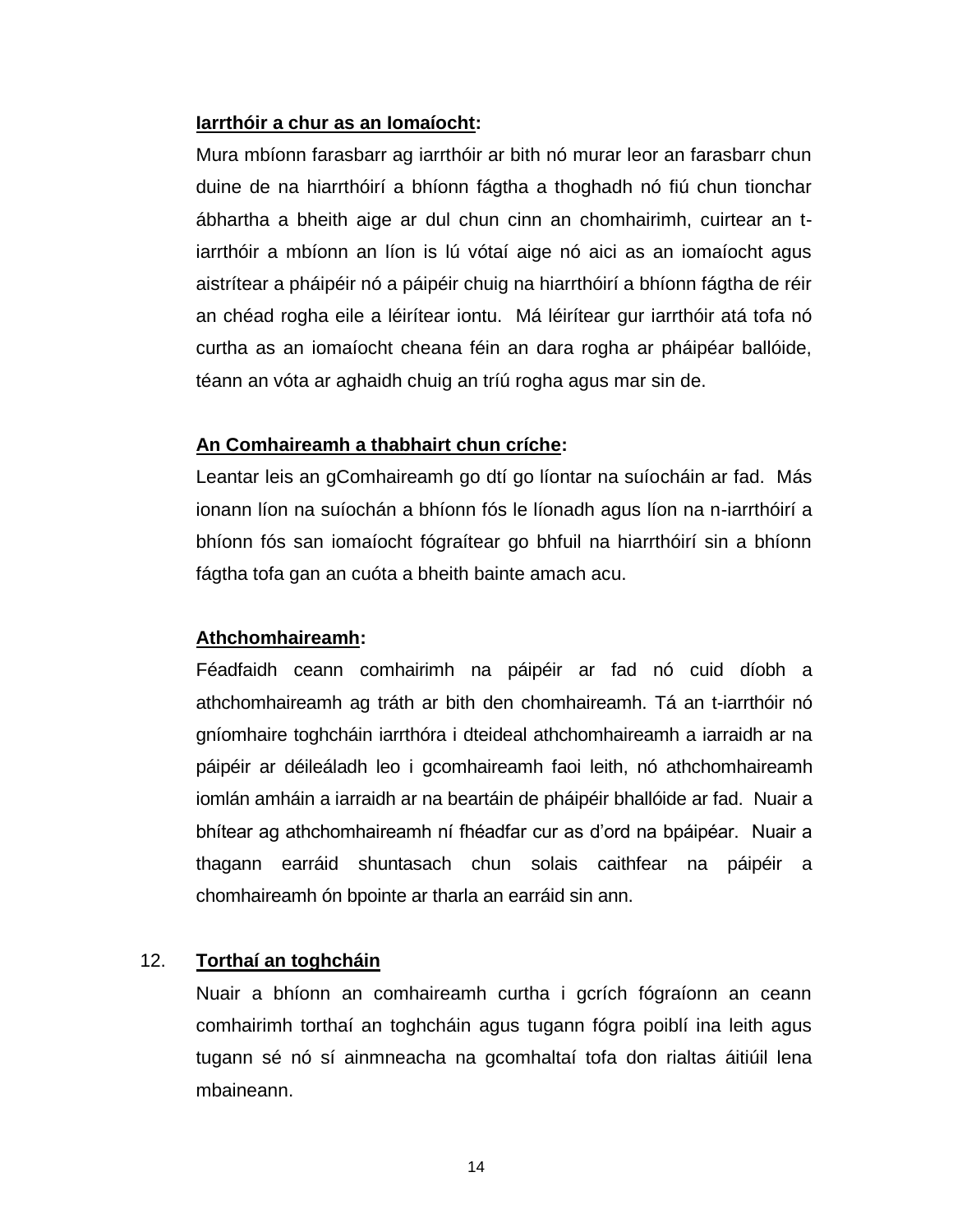Má thoghtar iarrthóir i níos mó ná toghlimistéar amháin, ní mór dó nó di deimhniú a thabhairt i scríbhinn, laistigh de thrí lá ón bhfógra poiblí faoi na torthaí maidir leis an limistéar ar mian leo ionadaíocht a dhéanamh air. Déileáiltear le folúntais a thagann chun cinn dá bharr sin mar chorrfholúntais.

#### 13. **Achainí Cúirte**

Is féidir le duine ar bith atá 18 mbliana d'aois nó os a chionn torthaí toghcháin áitiúil a cheistiú trí achainí a dhéanamh sa Chúirt Chuarda laistigh de 28 lá ó fhógairt na dtorthaí. Féadfar toghchán a thabhairt faoi cheistiú ar fhoras díth cáilíochta, ar sheoladh an toghcháin a bhac nó a chosc nó a thoirmeasc ar aon bhealach eile, nó dearmad nó mírialtacht eile. Caithfidh an Chúirt Chuarda, i dtriail maidir le hachainí toghcháin, toradh ceart an toghcháin a chinneadh agus d'fhéadfadh sí chun na críche sin, a ordú na vótaí a athchomhaireamh. D'fhéadfadh an Chúirt an toghchán nó cuid den toghchán sa toghlach a dhearbhú neamhbhailí, agus sa chás sin reáchtálfar toghchán eile chun na suíocháin fholmha a líonadh.

### 14. **Cathaoirleach/Méara**

Ag gach cruinniú bliantúil, toghann comhaltaí na n-údarás áitiúil nó na gceantar cathrach (i ndiaidh na dtoghchán áitiúil 2014 i gcás na gceantar cathrach) comhalta chuig oifig an Chathaoirligh (dá ngairtear Méara nó Ard-Mhéara i gcásanna áirithe) a bheidh ina Chathaoirleach ar an údarás agus ar chomhaltaí an cheantair cathrach. Bíonn an Cathaoirleach i gceannas ar gach cruinniú de chuid na comhairle nó chomhaltaí an cheantair cathrach.

#### 15. **Corrfholúntais**

Is trí chomhthoghadh sa rialtas áitiúil lena mbaineann a líontar

 $15$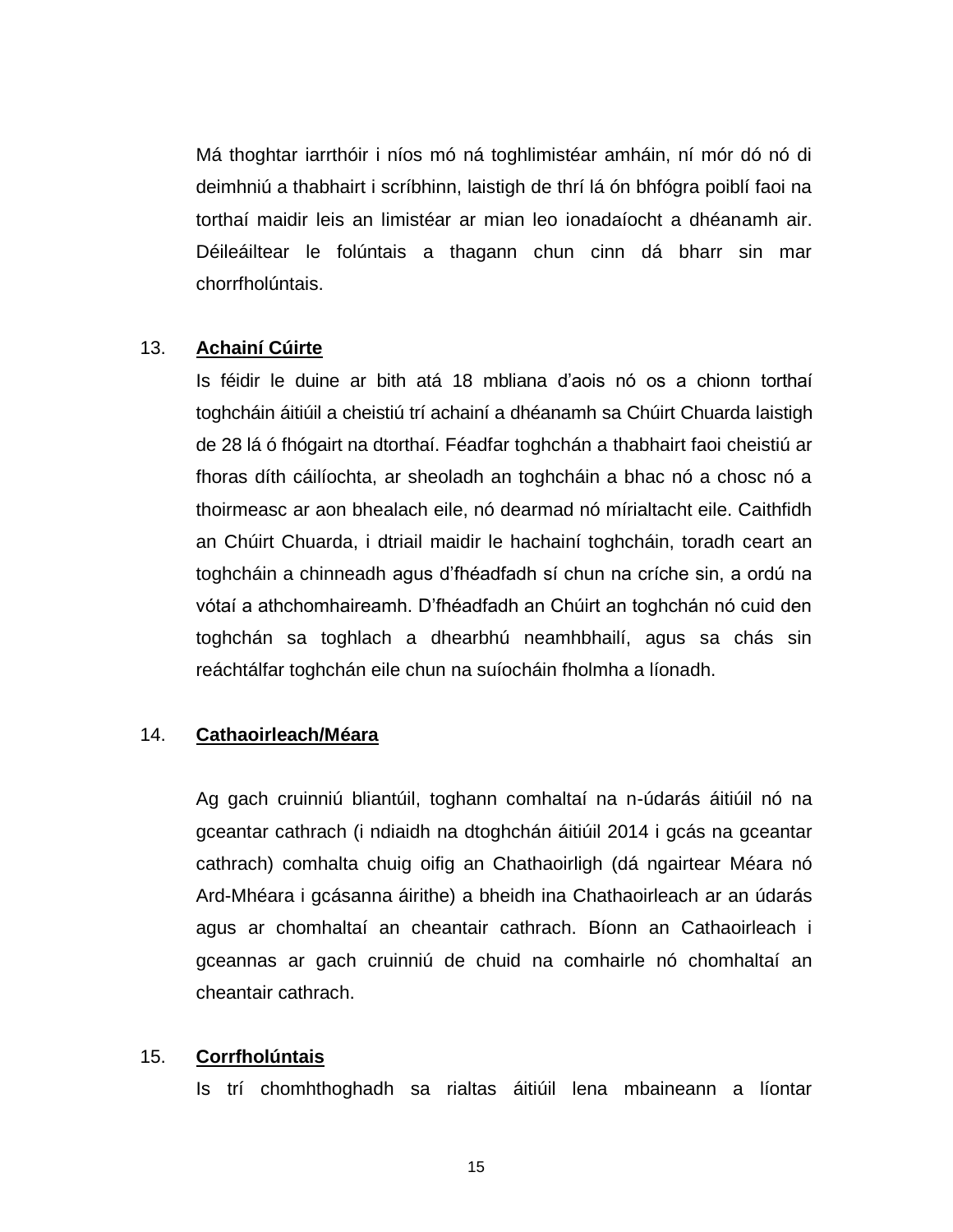corrfholúntais a thagann chun cinn i gcomhaltas na n-údarás áitiúil tofa. Sealbhaíonn an comhalta comhthofa an suíochán faoi na coinníollacha céanna a bhíonn leis na comhairleoirí tofa, go dtí an chéad toghchán eile.

### 16. **Caiteachas & Síntiúis**

 Leagtar amach san Acht um Thoghcháin Áitiúla (Síntiúis agus Caiteachas a Nochtadh), 1999 na ceanglais dlí a bhaineann le glacadh le síntiúis pholaitíochta agus maidir le caiteachas toghcháin i ndáil le comhaltaí údaráis áitiúil, páirtithe polaitíochta, tríú páirtithe agus iarrthóirí i dtoghcháin áitiúla.

### **Caiteachas**

Faoin Acht um Athchóiriú Rialtais Áitiúil 2014 rinneadh athbhreithniú ar na teorainneacha caiteachais a tugadh isteach ar dtús do thoghcháin áitiúla 2009. Bíonn an teorainn ag brath ar dhaonra an toghlimistéir.

| Toghlimistéar áitiúil          | <b>Teorainn Caiteachais</b><br>larrthóra |  |
|--------------------------------|------------------------------------------|--|
| Daonra níos mó ná 35,000       | €13,000                                  |  |
| Daonra idir 18,001 agus 35,000 | €11,500                                  |  |
| Daonra de 18,000 nó níos lú    | €9.750                                   |  |

Glacfar leis go leithroinnfidh iarrthóirí a bheidh ainmnithe ag páirtí polaitíochta 10% den teorainn caiteachais ar ghníomhaire náisiúnta an pháirtí. Mar shampla, i gcás iarrthóir páirtí a bhfuil teorainn caiteachais €13,000 aige glacfar leis go leithroinnfear €1,300 ar an bpáirtí lena úsáid. An teorainn mar sin a bheadh acu in éifeacht ná €11,700. Is féidir an figiúr 10% a ardú nó a ísliú ach comhaontú scríofa a bheith ann idir an t-iarrthóir agus an gníomhaire náisiúnta.

Ní mór aon chaiteachas toghcháin a thabhaítear sa tréimhse roimh an toghchán a chur in iúl don údarás áitiúil lena mbaineann agus ní mór dó a bheith faoin teorainn sonraithe. Leagtar amach in ordú ón Aire roimh an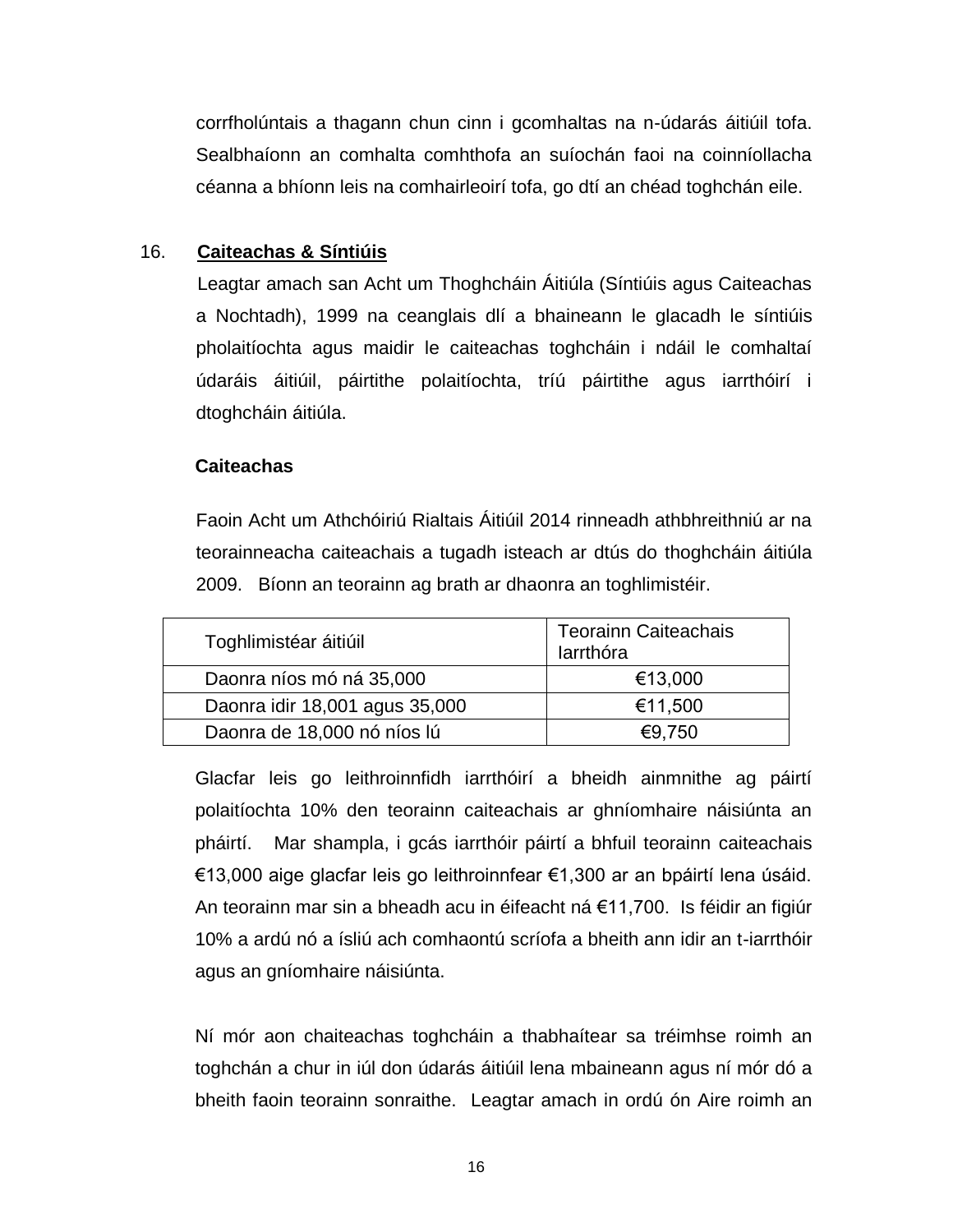toghchán dáta thús na tréimhse caiteachais agus ní mór an dáta sin a bheith idir 50 agus 60 lá roimh lá na vótaíochta. Ní mór do gach iarrthóir ráiteas i ndáil le caiteachas a chur ar aghaidh laistigh de 90 lá ó lá na vótaíochta.

# **Síntiúis**

€1,000 an t-uasmhéid is féidir le comhalta d'údarás áitiúil nó iarrthóir i dtoghchán áitiúil a ghlacadh ó aon fhoinse in aon bhliain amháin féilire.

Ní mór mionsonraí maidir le síntiúis os cionn €600 a nochtadh i ráiteas chuig an údarás áitiúil. Ní mór d'iarrthóir nó do chomhalta rialtais áitiúil a fhaigheann síntiúis airgid os cionn €100 cuntas síntiús polaitíochta a oscailt agus a choinneáil in institiúid airgeadais.

Tá srian ar shíntiúis ar leith. Níl cead glacadh le síntiúis os cionn €100 ó fhoinse gan ainm. Tá cosc freisin ar ghlacadh le síntiúis de os cionn €200 in airgead tirim. Tá rialacha sonracha ag baint le síntiúis corparáide os cionn €200 – ní mór don deontóir a bheith cláraithe leis an gCoimisiún um Chaighdeáin in Oifigí Poiblí agus fianaise a bheith ann gur cheadaigh an comhlacht corparáide an síntiús a tugadh.

# 17. **An Dlí maidir le Toghcháin Áitiúla**

Tá an dlí a rialaíonn toghcháin áitiúla go príomha sna forálacha dlí seo a leanas:

- An tAcht um Thoghcháin Áitiúla (Achainíocha agus Dícháilíochtaí) 1974
- An tAcht Toghcháin 1992
- Na Rialacháin um Thoghcháin Áitiúla 1995
- An tAcht Toghcháin (Leasú) 1996